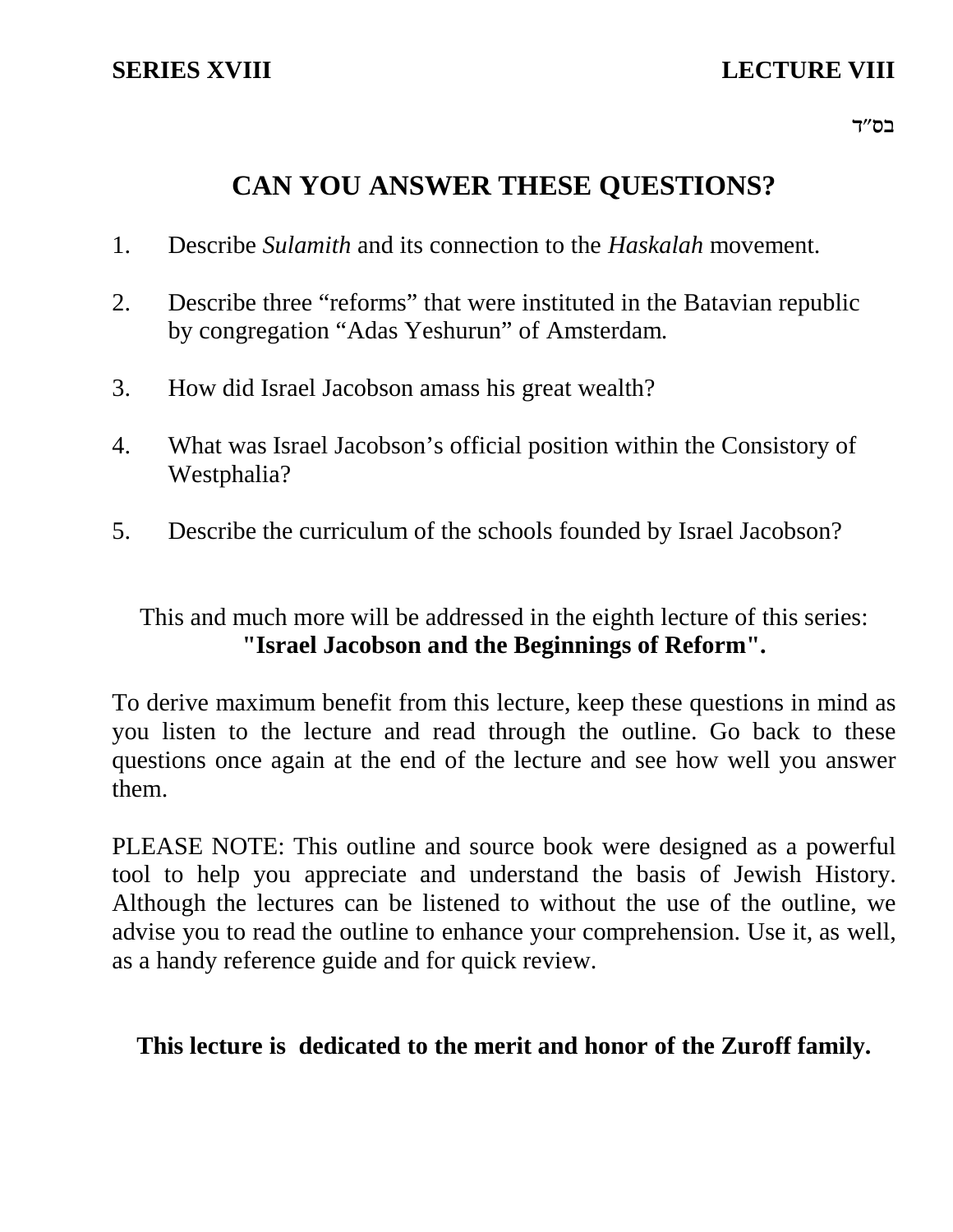#### THE EPIC OF THE ETERNAL PEOPLE Presented by Rabbi Shmuel Irons

#### Series XVIII Lecture #8

#### ISRAEL JACOBSON AND THE BEGINNINGS OF REFORM

#### I. *Sulamith*, *Haskalah*, and the Emergence of Reform Judaism

A. Religion is the essential intellectual and moral need of a cultured man. It is the purpose of *Sulamith* to expose this religion to the brightest light. *Sulamith* desires to arouse the nation to a respect of religion, that is, of those truths which alone are worthy of the name religion. It wants to revitalize the urgent need for religious sentiment and concepts, but, at the same time, it wants to point up the truth that the concepts and commands contained in the Jewish religion are in no wise harmful, either to the individual or to society. - Further, it desires to bring the Jewish nation back to its native level of education. It will demonstrate thereby that this education is entirely pure - and that our religious concepts and teachings, **as long as they have not been disfigured through superstitious additions**, **would never be an obstacle to any political constitution**, but would rather be part of it, and that in those countries where total integration is not taking place, at least brotherly integration is possible.

Finally, Sulamith wants to sort out truth from falsehood, reality from illusion, the useful from the corrupt. It wants to enlighten the Jewish nation about itself. It wants to strike the dry and hard rock and bring forth from it a spring of goodness which will then, by its own power, flow forth in its pristine clearness and purify the sap of the tree. **In no wise do we desire, by vain artifices, to graft foreign fruit upon this tree** which could not grow by itself. - Only in this manner do we believe that we can utilize for the best purposes the happy atmosphere which **enlightenment and education** have brought to the souls of men and spread blessing and well-being to the whole Jewish nation.

Therefore, we issue an invitation to all those who want to take part in the spread of useful truths, in the advancement of general human welfare, in a pleasant and tasteful conversation amongst the readers; and we hope that they will participate with fitting contributions to this magazine in a manner adequate to its plan. Every truth, every inquiry which stems from pure intention, regardless from which pen it comes, will be welcome to *Sulamith*. **Content, Purpose, and Title of This Journal (Joseph Wolf)** *Sulamith* **Vol. 1 p. 9**

B. Let the educated and the uneducated set forth in a thousand sophisms that reason has neither the right nor the capability to raise its voice in regard to matters of faith-G-d Himself taught us otherwise! The essence of our religion is no incomprehensible mystery, but rather a descernable truth; it is an object of reflection; it need not shrink from examination or fear the verdict of reason. *Reason is its element! Learn* and *know, perceive* and *examine!* its teachers call out to us. Its greatest truths are to be *perceived, grasped, understood.* Go ahead and play with the word *faith*-for us there is no *faith* without *perception*; play with the word *feeling* - for us there is no *feeling* - for us *feeling* without *discernment* is no certain guide; assert that there is no religion without *reverie* - *reverie* without understanding fashions dreamers and fanatics. **Sermon delivered by Gotthold Salomon in 1820 in the Hamburg Temple**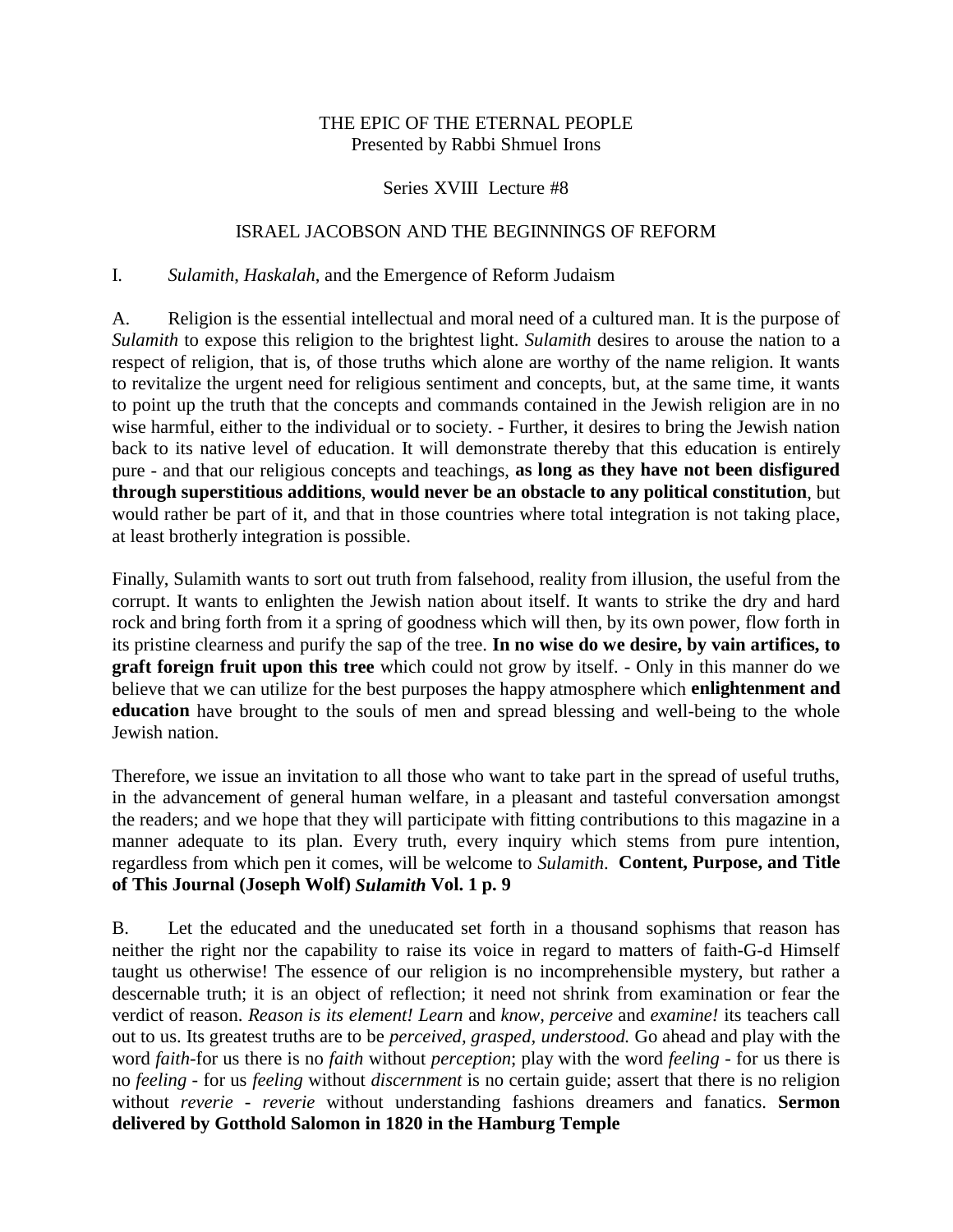C. *Religion* means to us the holy awe and reverence with which the Infinite fills us, which surrrounds us on all sides, revealed to the eyes but ever hidden from the understanding; it means to us that conviction and that way of thinking with which the human being expresses his own relation and that of all finite beings to the entire All of Creation with which he feels himself closely bound up. Religion means to us a clear surmise of the Most Holy, the Unseen, the Incomprehensible, who cannot be *grasped*, but only *experienced*, only *felt*. Therefore the seat of true religion is in the heart of the earthly creature - inside of him; for visible signs can never proclaim the invisible. We can only *feel* the infinite, *believe* and not perceive - man shall not see *Me and live (*see Exodus 33:20). **Sulamith II I (1808) p. 223-224**

#### II. The Seesen Temple

#### A. *Seesen, 1810 - DEDICATION OF THE TEMPLE OF JACOB*

The many hundreds of persons who had been invited came from Brunswick, Kassel, Halberstadt, Gottingen, Goslar, Helmstadt, and all surrounding places. Most of them had arrived in Seesen on the previous day, the sixteenth day of July, some of them lodged in the ample buildings of the president [Jacobson], and others, for whom there was not enough room, were put up in the inn, and all costs were borne by Mr. Jacobson. In the evening, he entertained everyone for dinner.

On the day of the dedication itself, on the seventeenth of July, at 7:00 A.M. in the morning, lovely music resounded from the roof of the temple (which was flat like a platform) and announced to the city the approaching festivities. At 8:00, all who had come to participate in the festivities assembled in the school hall of the well-known educational institution which President Jacobson had founded in Seesen. One could see persons of distinguished rank, scholars, Jewish, Protestant, and Catholic clergymen, officials, businessmen of all kinds, all walking together in complete concord, and uniform tolerance seemed to permeate all members of this numerous company. Here friends met, acquaintances and comrades from university days who had not seen each other for a long time and found each other unexpectedly here. The manifold and different groups in this large assembly were most interesting. Everyone found something to talk about.

At 9 :00, the ringing of bells announced that the ceremonies would begin. Someone explained in a loud voice how the procession from the hall into the temple would take place and what the celebration itself would consist of. Thereafter, everyone began the solemn processional under the ringing of bells. The procession was led by two flags and by the students of the Jacobson Institute and the teachers. Then followed President Jacobson, the Prefect of the Department of Oker, Mr. Hanneberg, and the clerics and lay members of the Israelite Consistory from Kassel. Then came all the rabbis present, walking in pairs, in their clerical robes, and the Christian clergymen similarly. The mayor of the town and the deputy mayor came in their robes, the Count of Brabeck, public officials of the kingdom who were present, and all the other invited persons appeared in their best clothes. Finally, there came many other people from all classes and all faiths, who had come from the entire surroundings to observe the festivities. In solemn silence the long procession went from the auditorium of the school into the halls, through the doors into the street, and again through the doors of another house, and through this house into the court to the temple. Special admission cards had been printed for this festival in order to preserve order, and they had been distributed amongst all the participants in the procession. After the procession had entered the temple proper, there came from the organ soft lovely music by sixty to seventy musicians and singers, and this put all hearts into the most solemn mood. After everyone had taken his seat, a cantata composed especially for this celebration by Dr. Heinroth, one of the teachers in the Jacobson Institute, was sung splendidly to the accompaniment of the rousing sound of the instruments.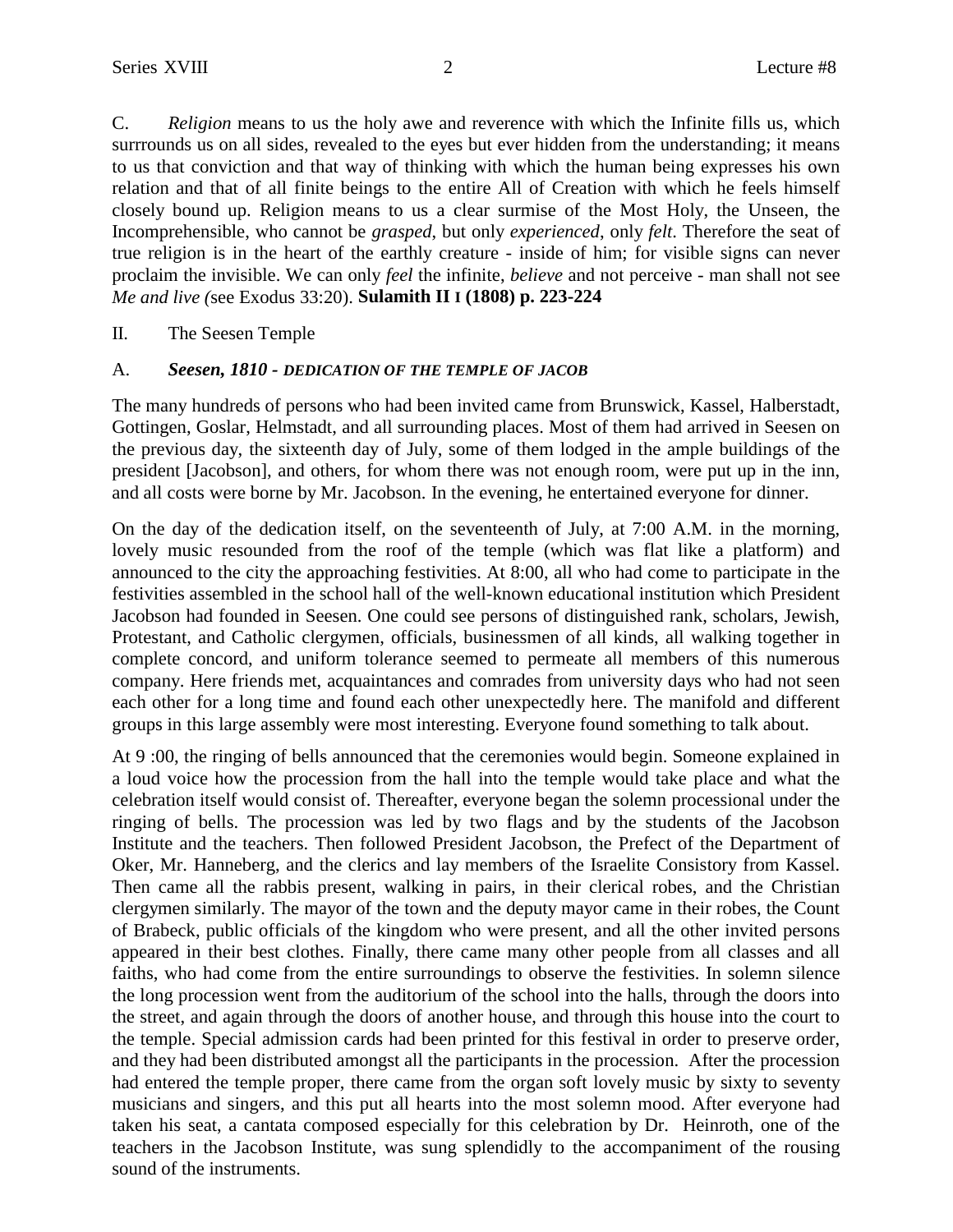The Jewish ritual now began, with Mr. Jacobson himself being the chief officiant and the rabbis assisting him. At the end, President Jacobson gave an address, which we print further on in excerpt. After the scrolls of the Torah, which were elaborately ornamented, had been taken from the Ark with great ceremony, they were carried around the temple seven times, preceded by boys with burning wax candles. Then several chapters of the Pentateuch were read, first in Hebrew and at once in German, publicly and with a loud voice. Mr. Schott, director of the educational institution, then mounted the rostrum and talked to the assembled multitude. Then came a chorale accompanied by organ and full orchestra, and this was sung first in Hebrew and then also in German. At the end of this song, in the singing of which the Christians and lsraelites participated with deep emotion, Church Counselor Heinemann delivered an address befitting the occasion. After this address there were further songs by the choir.

The Temple was richly and tastefully illuminated. Its architectural beauty, its decorations and guilded pieces visible on all sides to the eye, the graceful columns and antique chandeliers, the flower garlands which hung everywhere, the colorful mixture of people, all this presented a most beautiful and interesting view. At the end of the service, President Jacobson elaborately entertained at a table of two hundred in the school auditorium, in adjoining rooms for his seventy musicians, and in other rooms for an additional one hundred persons. The students of the Institute ate in the open, in the courtyard.

The festivities were original and unique. Where would one have seen a similar day on which Jews and Christians celebrated together in a common service in the presence of more than forty clergymen of both religions, and even sat down to eat and rejoice together in intimate company?

### B. *DEDICATION ADDRESS (Israel Jacobson)*

It has been left to the tolerance of our days to bring about and to make possible that which only a little while ago would have appeared impossible. In building this edifice, it has not been my intent to bring about a complete religious unification of all religions. One accomplishes nothing at all if one desires everything or too much at one time. **What is needed is gradual and slow development** as is demonstrated by nature itself, when it brings forth its greater spiritual and physical accomplishments. Any divergence from this wise procedure of our common mother Nature which human stubbornness or frivolity might suggest, would only be followed by failures or even by the very opposite of that which was desired. What I had in mind when I first thought about building this temple was your religious education, my Israelite brothers, your customs, your worship, etc. Be it far from me that I should have any secret intention to undermine the pillars of your faith, to diminish our old grand honored principles through the glitter of new opinions, or that, because of some hidden vanity, I should become a traitor to both our religion and you.

**You know my faithful adherence to the faith of my fathers.** I need not protest it. My actions will witness for me more than my words. But if I do seek here first some rapprochement between you and our Christian neighbors, I would ask more for your gratitude and honest help than for your criticism or even opposition. For your true and progressive enlightenment depends upon this rapprochement. On it depends the education of your spirit for true religiosity and, at the same time also, **your future greater political welfare**. Who would dare to deny that our service is sickly because of many useless things, that in part it has degenerated into a thoughtless recitation of prayers and formulae, that it kills devotion more than encourages it, and that it limits our religious principles to that fund of knowledge which for centuries has remained in our treasure houses without increase and without ennoblement. On all sides, enlightenment opens up new areas for development. Why should we alone remain behind?